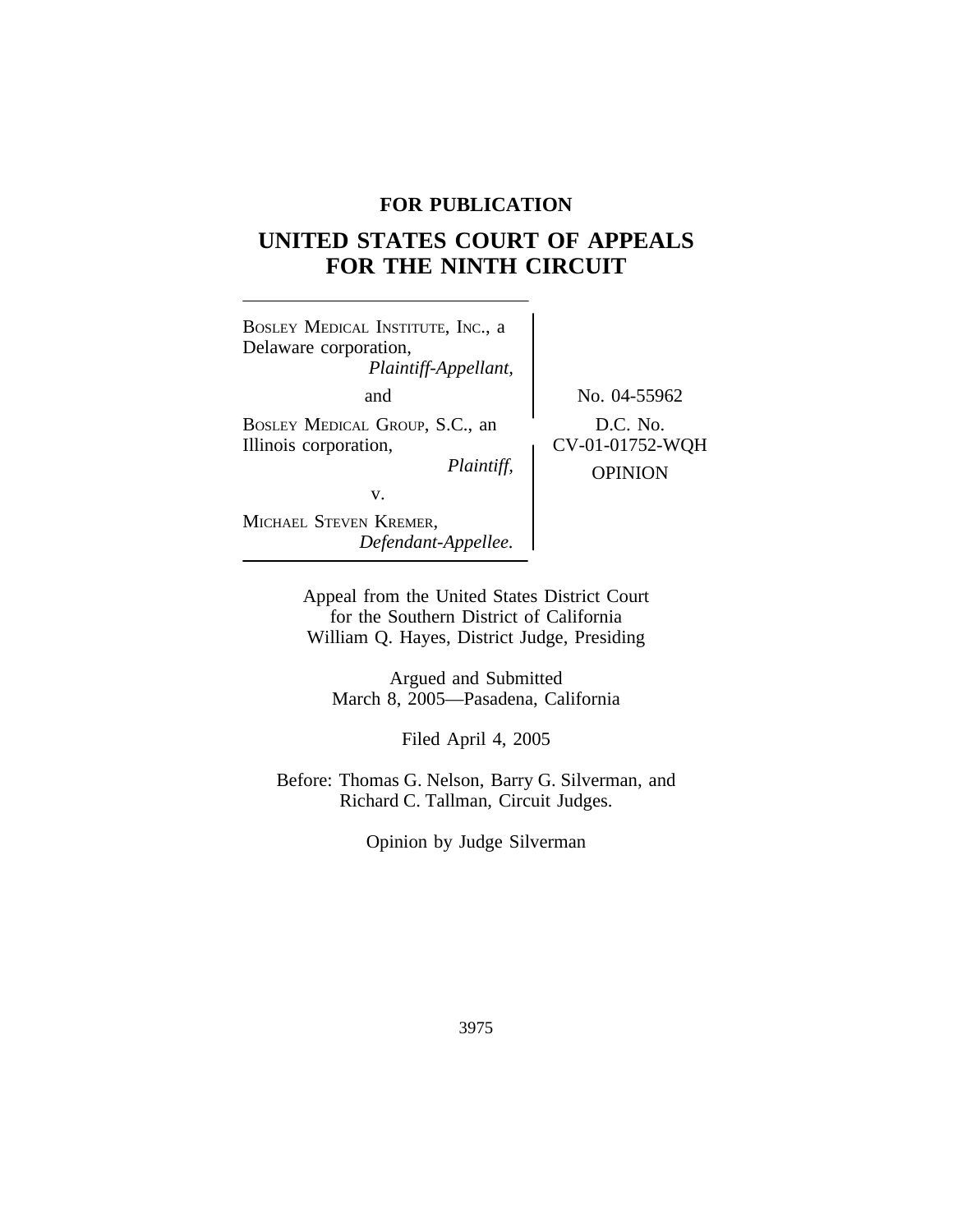## **COUNSEL**

Diana M. Torres, O'Melveny & Myers, Los Angeles, California, for the plaintiff-appellant.

Paul Alan Levy, Public Citizen Litigation Group, Washington, D.C., for the defendant-appellee.

## **OPINION**

SILVERMAN, Circuit Judge:

Defendant Michael Kremer was dissatisfied with the hair restoration services provided to him by the Bosley Medical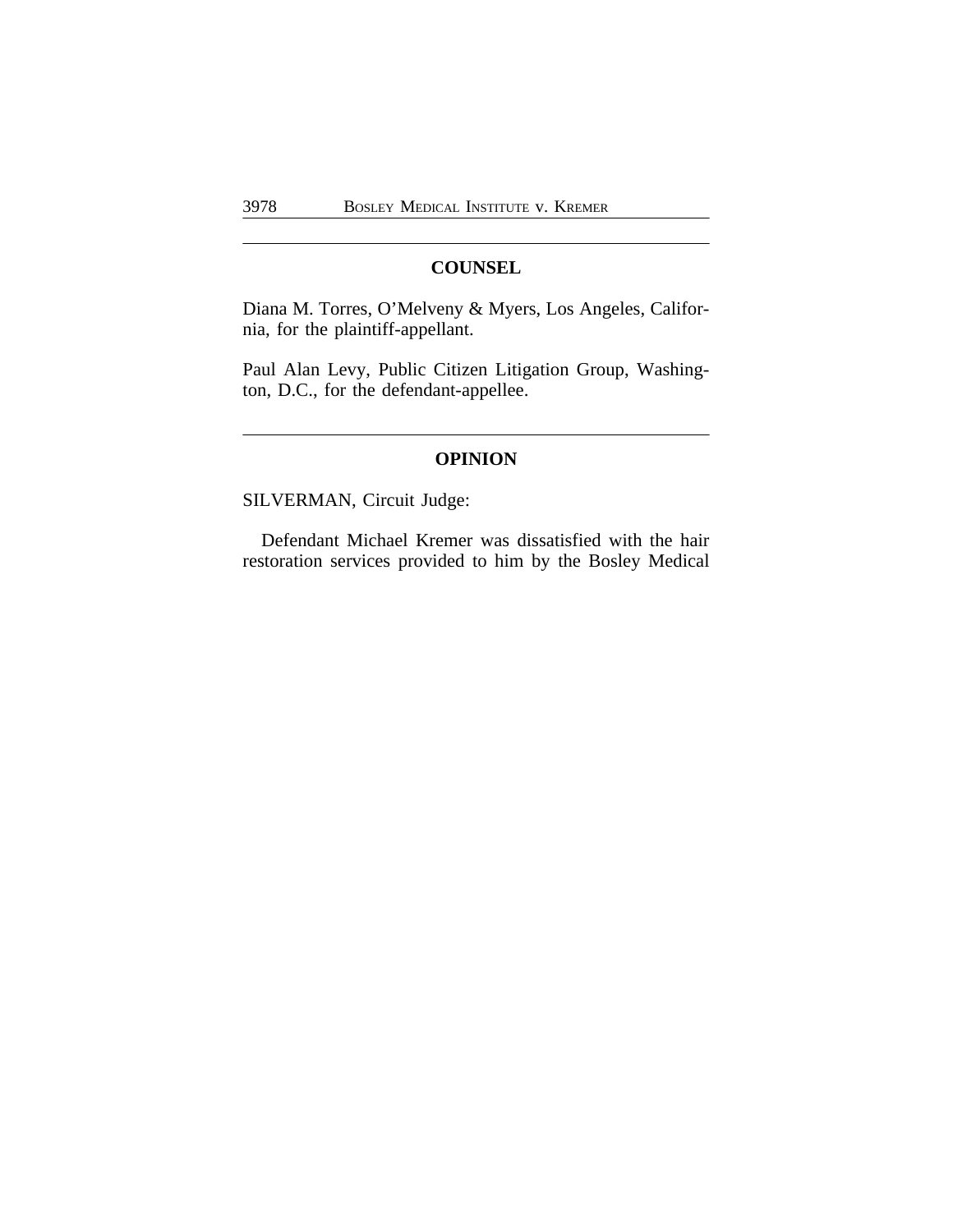Institute, Inc. In a bald-faced effort to get even, Kremer started a website at www.BosleyMedical.com, which, to put it mildly, was uncomplimentary of the Bosley Medical Institute. The problem is that "Bosley Medical" is the registered trademark of the Bosley Medical Institute, Inc., which brought suit against Kremer for trademark infringement and like claims. Kremer argues that noncommercial use of the mark is not actionable as infringement under the Lanham Act. Bosley responds that Kremer is splitting hairs.

Like the district court, we agree with Kremer. We hold today that the noncommercial use of a trademark as the domain name of a website — the subject of which is consumer commentary about the products and services represented by the mark — does not constitute infringement under the Lanham Act.

Bosley Medical's cybersquatting claim is another matter. The issue under the Anticybersquatting Consumer Protection Act was whether Kremer had a "bad faith intent to profit" from the use of the trademark in his domain name, such as by making an extortionate offer to sell the BosleyMedical.com site to Bosley. Because discovery regarding that claim had not been completed, and the issue itself was not within the scope of the summary judgment motions, the district court erred in granting summary judgment to Kremer as to cybersquatting.

Finally, we hold that the district court should not have granted Kremer's motion to strike Bosley Medical's state-law claims pursuant to the California anti-SLAPP statute. Bosley Medical's complaint about the unauthorized use of its trademark as Kremer's domain name was not so lacking in merit as to be susceptible to an anti-SLAPP motion to strike at an early stage of the case.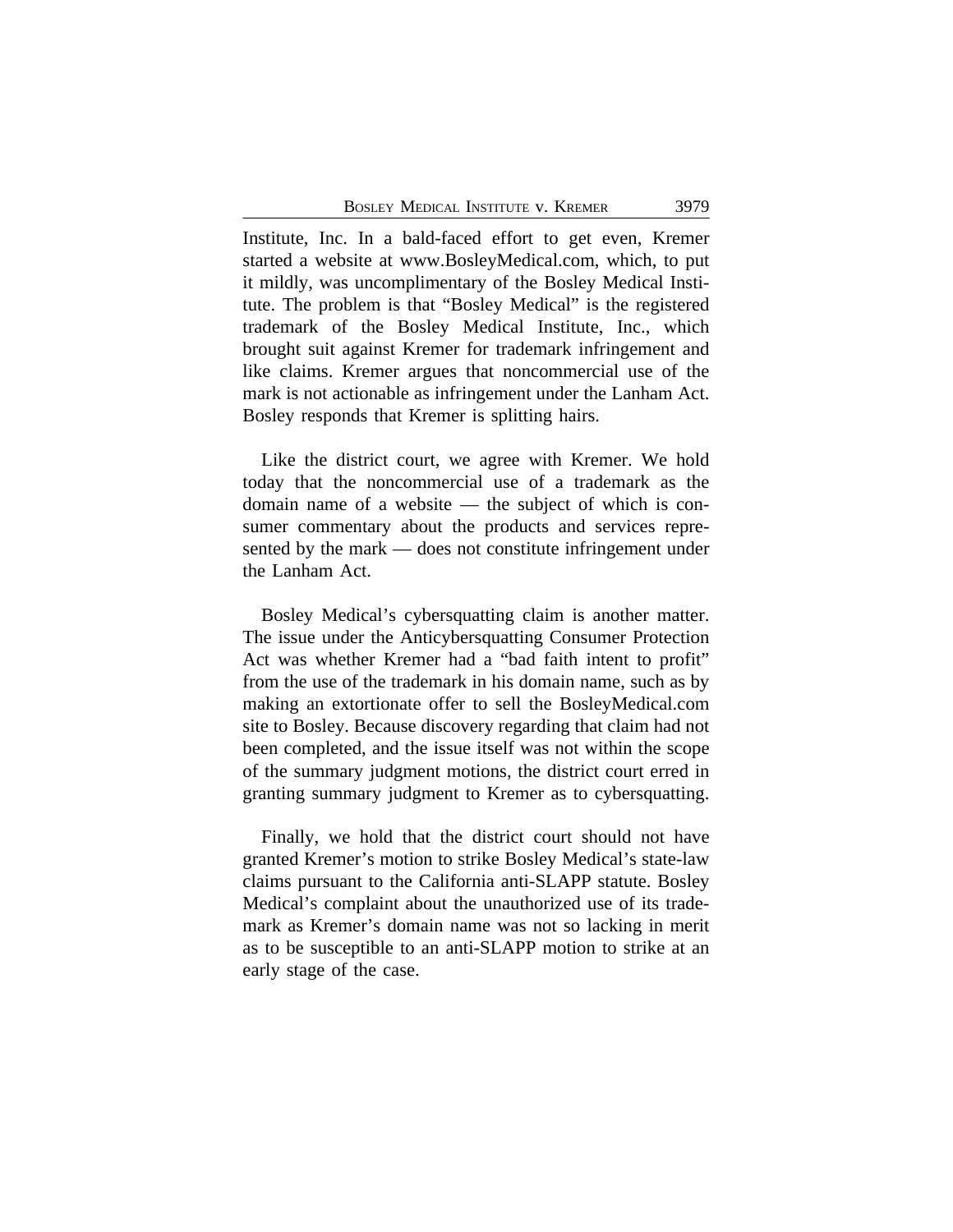#### **I. Background**

Bosley Medical provides surgical hair transplantation, restoration, and replacement services to the public. Bosley Medical owns the registered trademark "BOSLEY MEDICAL," **1** has used the mark "BOSLEY MEDICAL" since 1992, and registered the mark with the United States Patent and Trademark Office in January 2001. Bosley has spent millions of dollars on advertising and promotion throughout the United States and the rest of the world.

Michael Kremer is a dissatisfied former patient of Bosley. Unhappy with the results of a hair replacement procedure performed by a Bosley physician in Seattle, Washington, he filed a medical malpractice lawsuit against Bosley Medical in 1994. That suit was eventually dismissed.

In January 2000, Kremer purchased the domain name www.BosleyMedical.com, the subject of this appeal, as well as the domain name www.BosleyMedicalViolations.com, which is not challenged by Bosley. Five days after registering the domain name, Kremer went to Bosley Medical's office in Beverly Hills, California and delivered a two-page letter to Dr. Bosley, Founder and President of Bosley Medical. The first page read:

Let me know if you want to discuss this. Once it is spread over the internet it will have a snowball effect and be too late to stop. M. Kremer [phone number]. P.S. I always follow through on my promises.

The second page was entitled "Courses of action against BMG" and listed eleven items. The first item stated: "1. Net web sites disclosing true operating nature of BMG. Letter 3/

**<sup>1</sup>**Bosley also owns the following trademarks: BOSLEY, BOSLEY HEALTHY HAIR, BOSLEY HEALTHY HAIR FORMULA, and BOS-LEY HEALTHY HAIR COMPLEX.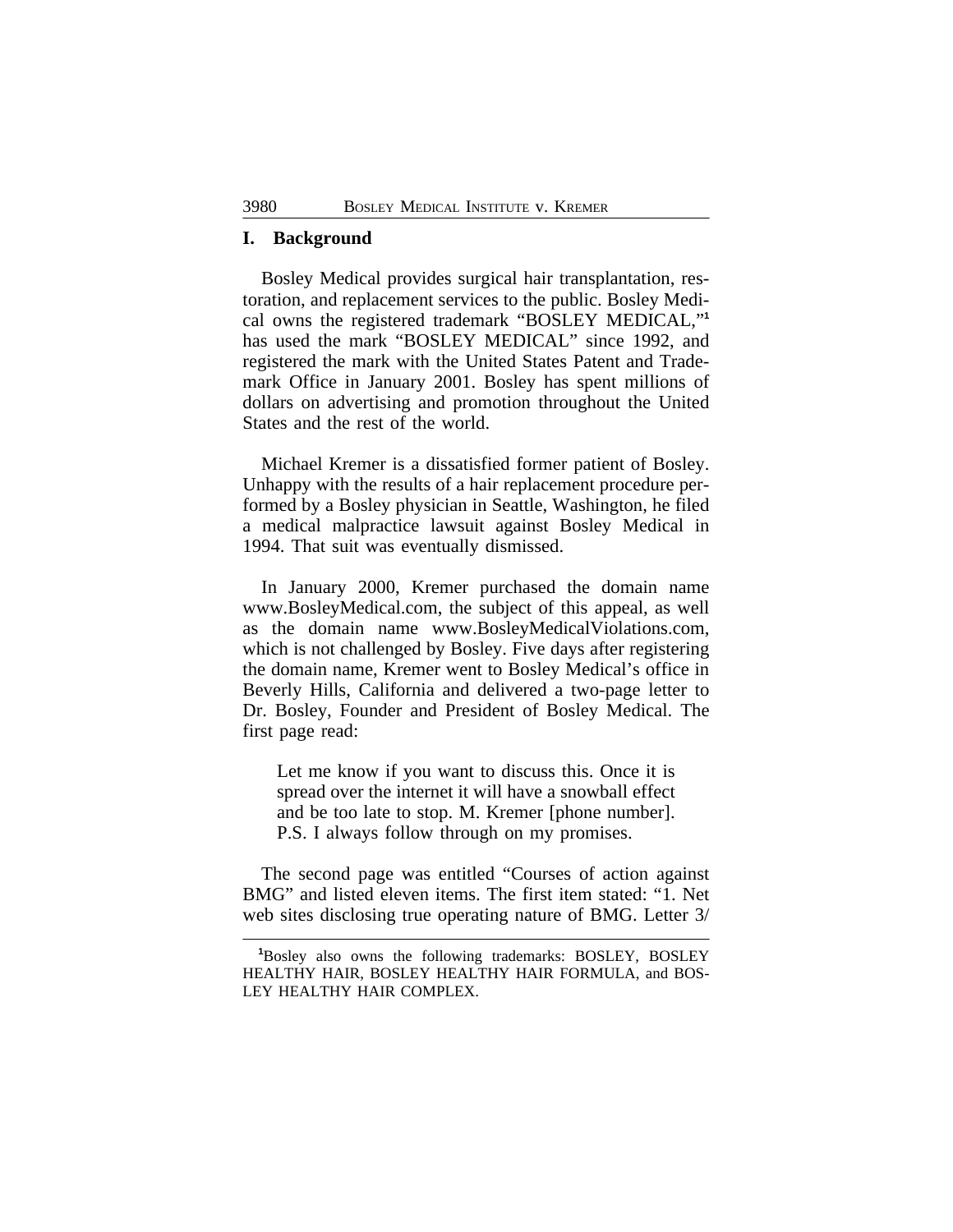14/96 from LAC D.A. Negative testimonials from former clients. Links. Provide BMG competitors with this information." The letter contains no mention of domain names or any other reference to the Internet.

Kremer began to use www.BosleyMedical.com in 2001. His site summarizes the Los Angeles County District Attorney's 1996 investigative findings about Bosley, and allows visitors to view the entire document. It also contains other information that is highly critical of Bosley. Kremer earns no revenue from the website and no goods or services are sold on the website. There are no links to any of Bosley's competitors' websites. BosleyMedical.com does link to Kremer's sister site, BosleyMedicalViolations.com, which links to a newsgroup entitled alt.baldspot, which in turn contains advertisements for companies that compete with Bosley. BosleyMedical.com also contained a link to the Public Citizen website. Public Citizen is the organization that represents Kremer in this case.

Bosley brought this suit alleging trademark infringement, dilution, unfair competition, various state law claims, and a libel claim that was eventually settled. Bosley sought to take discovery aimed at the trademark and libel claims. The magistrate judge granted limited discovery on the libel claims. Following discovery, Bosley dismissed the libel claims and amended the complaint.

Kremer moved to dismiss the First Amended Complaint and in addition moved for partial summary judgment on the issues of commercial use and likelihood of confusion. Bosley filed a cross-motion for partial summary judgment on the infringement and dilution claims. Kremer agreed that the facts were undisputed with regard to the issues of commercial use and likelihood of confusion, and that these issues were ripe for summary judgment.

Ruling that Kremer's use of "Bosley Medical" in the domain name was noncommercial and unlikely to cause con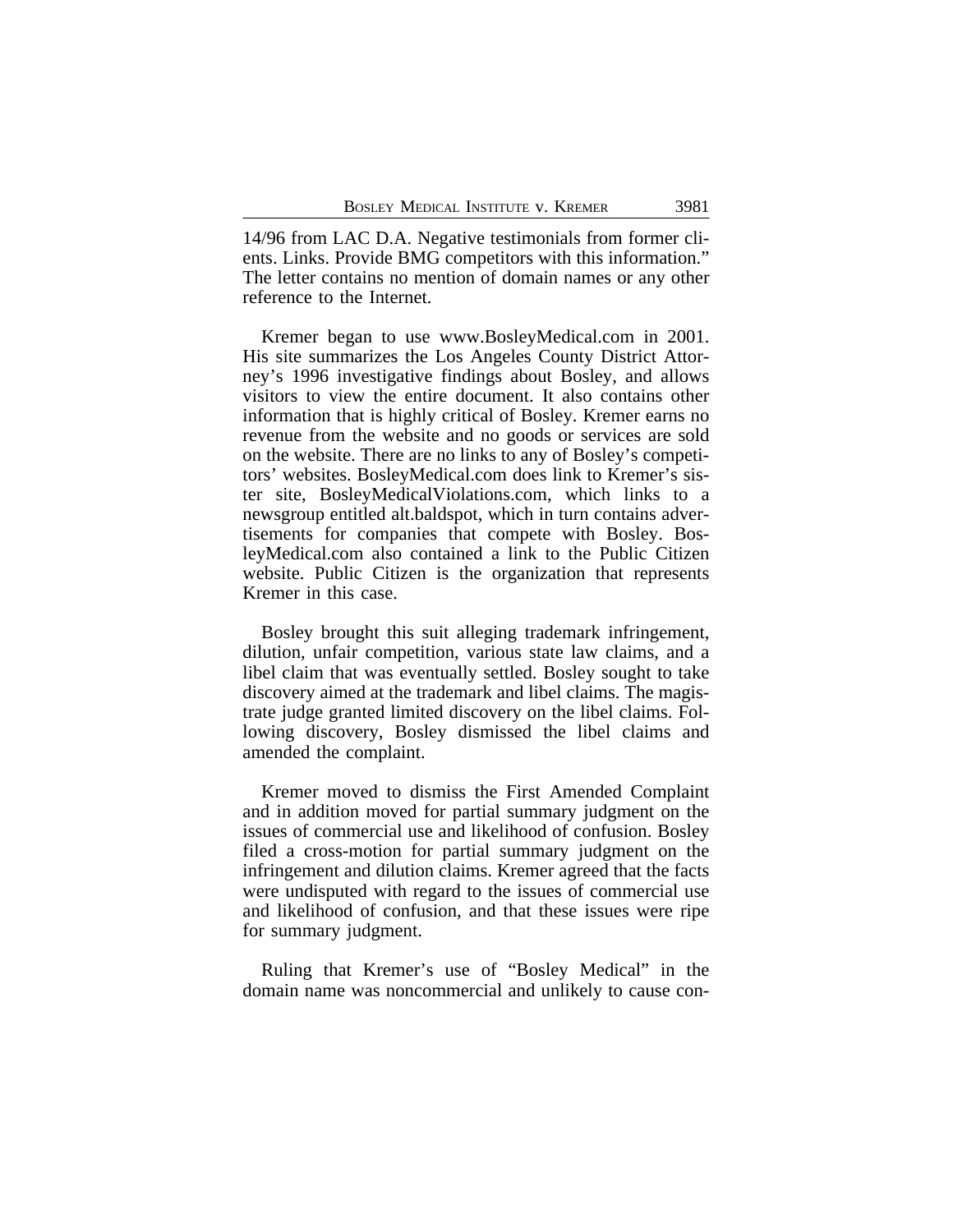fusion, the district court entered summary judgment for Kremer on the federal claims and dismissed the state law claims under Claifornia's anti-SLAPP statute. Bosley now appeals.

#### **II. Jurisdiction and Standard of Review**

We have jurisdiction under 28 U.S.C. § 1291 and review a district court's grant of summary judgment de novo, viewing the evidence in the light most favorable to the non-moving party. *Prison Legal News v. Lehman*, 397 F.3d 692, 698 (9th Cir. 2005). A district court's grant of a special motion to strike under California's anti-SLAPP statute, Cal. Civ. P. Code § 425.16, is also reviewed de novo. *Vess v. Ciba-Geigy Corp.*, 317 F.3d 1097, 1102 (9th Cir. 2003).

### **III. Analysis**

#### **A. Trademark Infringement and Dilution Claims**

**[1]** The Trademark Act of 1946 ("Lanham Act") prohibits uses of trademarks, trade names, and trade dress that are likely to cause confusion about the source of a product or service. *See* 15 U.S.C. §§ 1114, 1125(a). In 1996, Congress amended § 43 of the Lanham Act to provide a remedy for the dilution of a famous mark. *See* 15 U.S.C. § 1125(c).

**[2]** Infringement claims are subject to a commercial use requirement. The infringement section of the Lanham Act, 15 U.S.C. § 1114, states that any person who "use[s] in commerce any reproduction, counterfeit, copy, or colorable imitation of a registered mark in connection with the sale, offering for sale, distribution, or advertising of any goods or services on or in connection with which such use is likely to cause confusion, or to cause mistake, or to deceive . . ." can be held liable for such use. 15 U.S.C. § 1114(1)(a).

**[3]** In 1996, Congress expanded the scope of federal trademark law when it enacted the Federal Trademark Dilution Act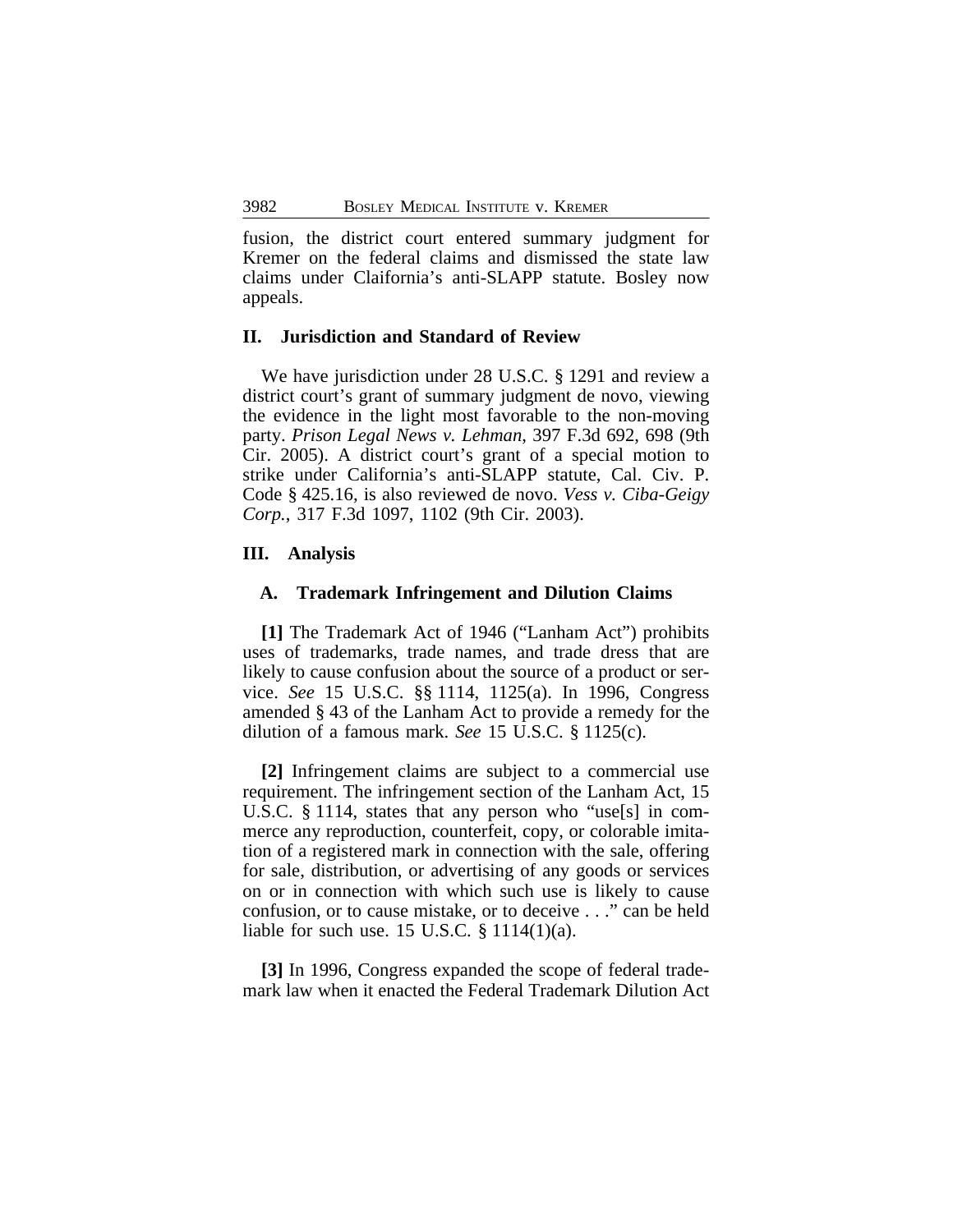("FTDA"). The FTDA allows the "owner of a famous mark" to obtain "an injunction against another person's *commercial use in commerce* of a mark or trade name . . . ." 15 U.S.C.  $§ 1125(c)(1)$  (emphasis added). While the meaning of the term "commercial use in commerce" is not entirely clear, we have interpreted the language to be roughly analogous to the "in connection with" sale of goods and services requirement of the infringement statute. *See Mattel, Inc. v. MCA Records, Inc.*, 296 F.3d 894, 903 (9th Cir. 2002) ("Although this statutory language is ungainly, its meaning seems clear: It refers to a use of a famous and distinctive mark to sell goods other than those produced or authorized by the mark's owner."); *see also Huthwaite, Inc. v. Sunrise Assisted Living, Inc.*, 261 F. Supp. 2d 502, 517 (E.D. Va. 2003) (holding that the commercial use requirement of the FTDA is "virtually synonymous with the 'in connection with the sale, offering for sale, distribution, or advertising of goods and services' requirement" of the Lanham Act).

The inclusion of these requirements in the Lanham Act serves the Act's purpose: "to secure to the owner of the mark the goodwill of his business and to protect the ability of consumers to distinguish among competing producers." *Two Pesos, Inc. v. Taco Cabana, Inc.*, 505 U.S. 763, 774 (1992) (internal quotation marks and citations omitted). In other words, the Act is designed to protect consumers who have formed particular associations with a mark from buying a competing product using the same or substantially similar mark and to allow the mark holder to distinguish his product from that of his rivals. *See Avery Dennison Corp. v. Sumpton*, 189 F.3d 868, 873 (9th Cir. 1999).

The Supreme Court has made it clear that trademark infringement law prevents only unauthorized uses of a trademark in connection with a commercial transaction in which the trademark is being used to confuse potential consumers. *See Prestonettes, Inc. v. Coty*, 264 U.S. 359, 368 (1924) ("A trade-mark only gives the right to prohibit the use of it so far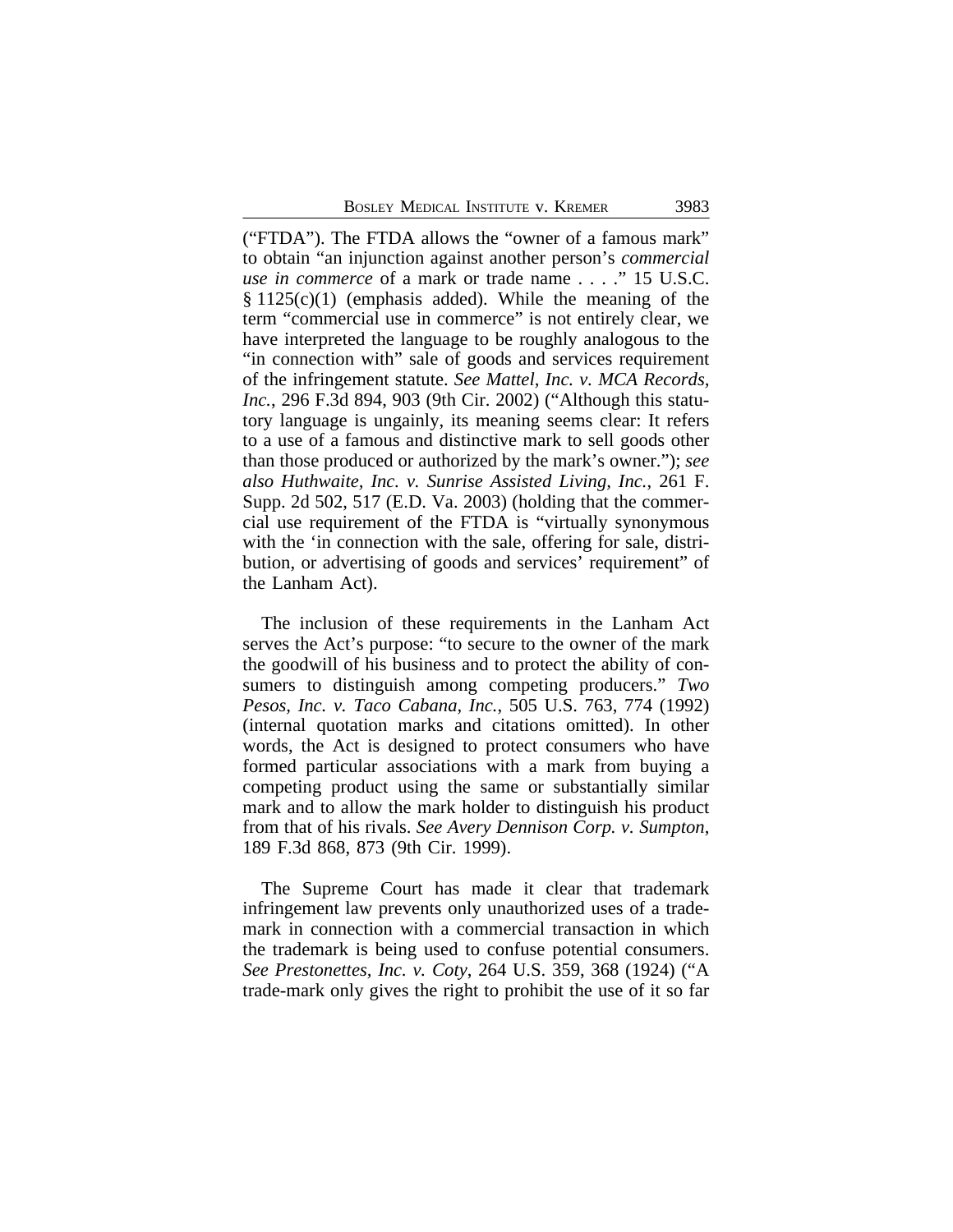as to protect the owner's good will against *the sale of another's product as his*." [emphasis added]); *see also Mishawaka Rubber & Woolen Mfg. Co. v. S.S. Kresge Co.*, 316 U.S. 203, 205 (1942) (explaining that the main purpose of the Lanham Act is to prevent the use of identical or similar marks in a way that confuses the public about the actual source of goods and services).

As the Second Circuit held, "[t]he Lanham Act seeks to prevent consumer confusion that enables a seller to pass off his goods as the goods of another .... [T]rademark infringement protects only against mistaken *purchasing decisions* and not against confusion generally." *Lang v. Ret. Living Publ'g Co., Inc.*, 949 F.2d 576, 582-83 (2d Cir. 1991) (internal quotation marks and citation omitted) (emphasis added).

As a matter of First Amendment law, commercial speech may be regulated in ways that would be impermissible if the same regulation were applied to noncommercial expressions. *Florida Bar v. Went For It, Inc.*, 515 U.S. 618, 623 (1995). "The First Amendment may offer little protection for a competitor who labels its commercial good with a confusingly similar mark, but trademark rights do not entitle the owner to quash an unauthorized use of the mark by another who is communicating ideas or expressing points of view." *Mattel*, 296 F.3d at 900 (internal quotation marks and citations omitted).

The district court ruled that Kremer's use of Bosley's mark was noncommercial. To reach that conclusion, the court focused on the "use in commerce" language rather than the "use in connection with the sale of goods" clause. This approach is erroneous. "Use in commerce" is simply a jurisdictional predicate to any law passed by Congress under the Commerce Clause. *See Steele v. Bulova Watch Co.*, 344 U.S. 280, 283 (1952); *OBH, Inc. v. Spotlight Magazine, Inc.*, 86 F. Supp. 2d 176, 185 (W.D.N.Y. 2000). 15 U.S.C. § 1127 states that "unless the contrary is plainly apparent from the context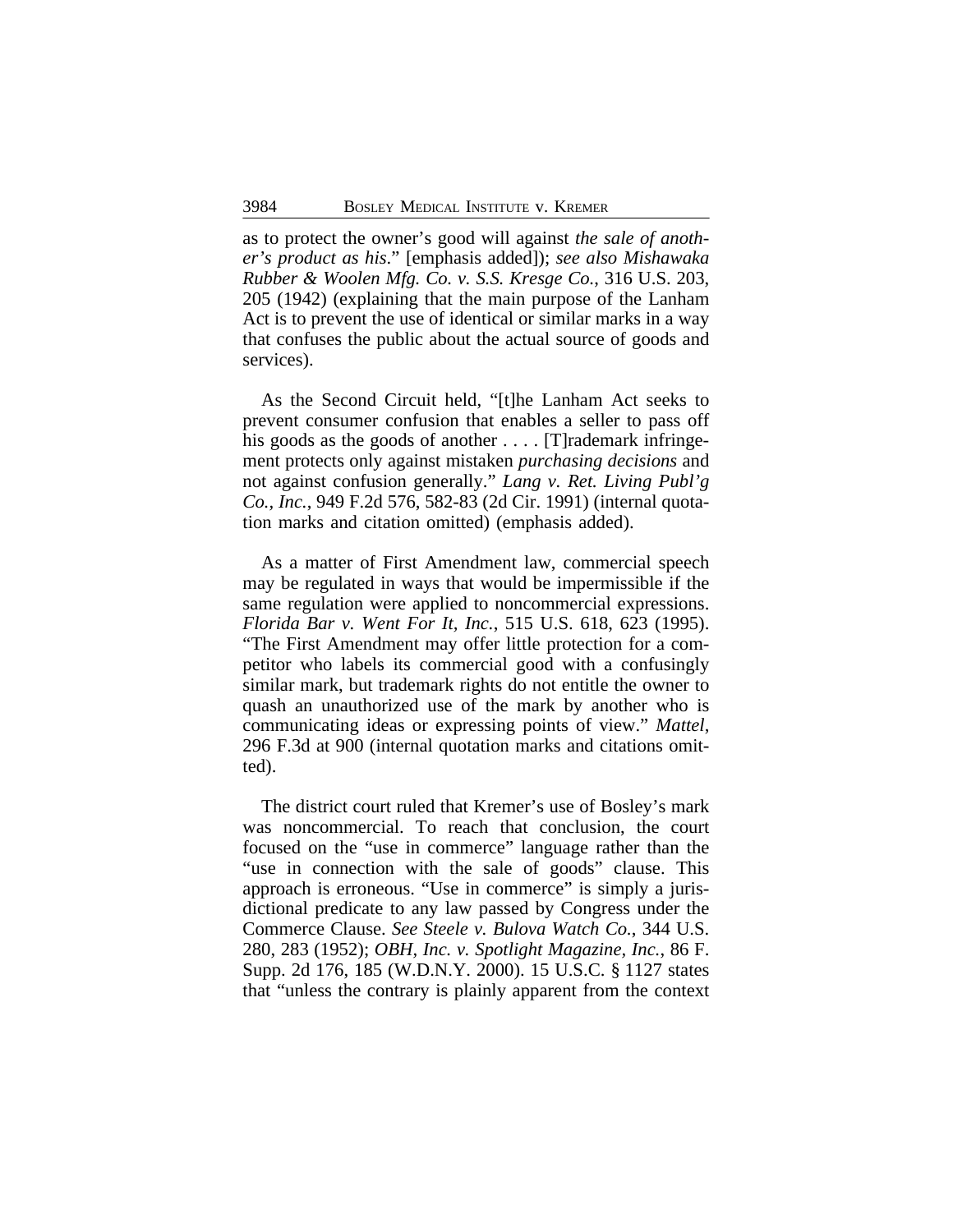. . . [t]he word 'commerce' means all commerce which may lawfully be regulated by Congress." Therefore, the district court should have determined instead whether Kremer's use was "in connection with a sale of goods or services" rather than a "use in commerce." However, we can affirm the district court's grant of summary judgment on any ground supported by the record. *Lamps Plus, Inc. v. Seattle Lighting Fixture Co.*, 345 F.3d 1140, 1143 (9th Cir. 2003). The question before us, then, boils down to whether Kremer's use of Bosley Medical as his domain name was "in connection with a sale of goods or services." If it was not, then Kremer's use was "noncommercial" and did not violate the Lanham Act.

Bosley argues that it has met the commercial use requirement in three ways. First, it argues that a mark used in an otherwise noncommercial website or as a domain name for an otherwise noncommercial website is nonetheless used in connection with goods and services where a user can click on a link available on that website to reach a commercial site. *Nissan Motor Co. v. Nissan Computer Corp.*, 378 F.3d 1002 (9th Cir. 2004). However, Bosley's reliance on *Nissan* is unfounded.

**[4]** In *Nissan*, Nissan Motor Company sued Nissan Computer Corporation for using the Internet websites www.Nissan.com and www.Nissan.net. *Id.* at 1006. In *Nissan*, however, commercial use was undisputed, as the core function of the defendant's website was to advertise his computer business. *Id*. Additionally, the defendant in *Nissan*, like the defendant in *Taubman Co. v. Webfeats*, 319 F.3d 770 (6th Cir. 2003), placed links to other commercial businesses directly on their website. 319 F.3d at 772-73. Kremer's website contains no commercial links, but rather contains links to a discussion group, which in turn contains advertising. This roundabout path to the advertising of others is too attenuated to render Kremer's site commercial. At no time did Kremer's BosleyMedical.com site offer for sale any product or service or contain paid advertisements from any other commercial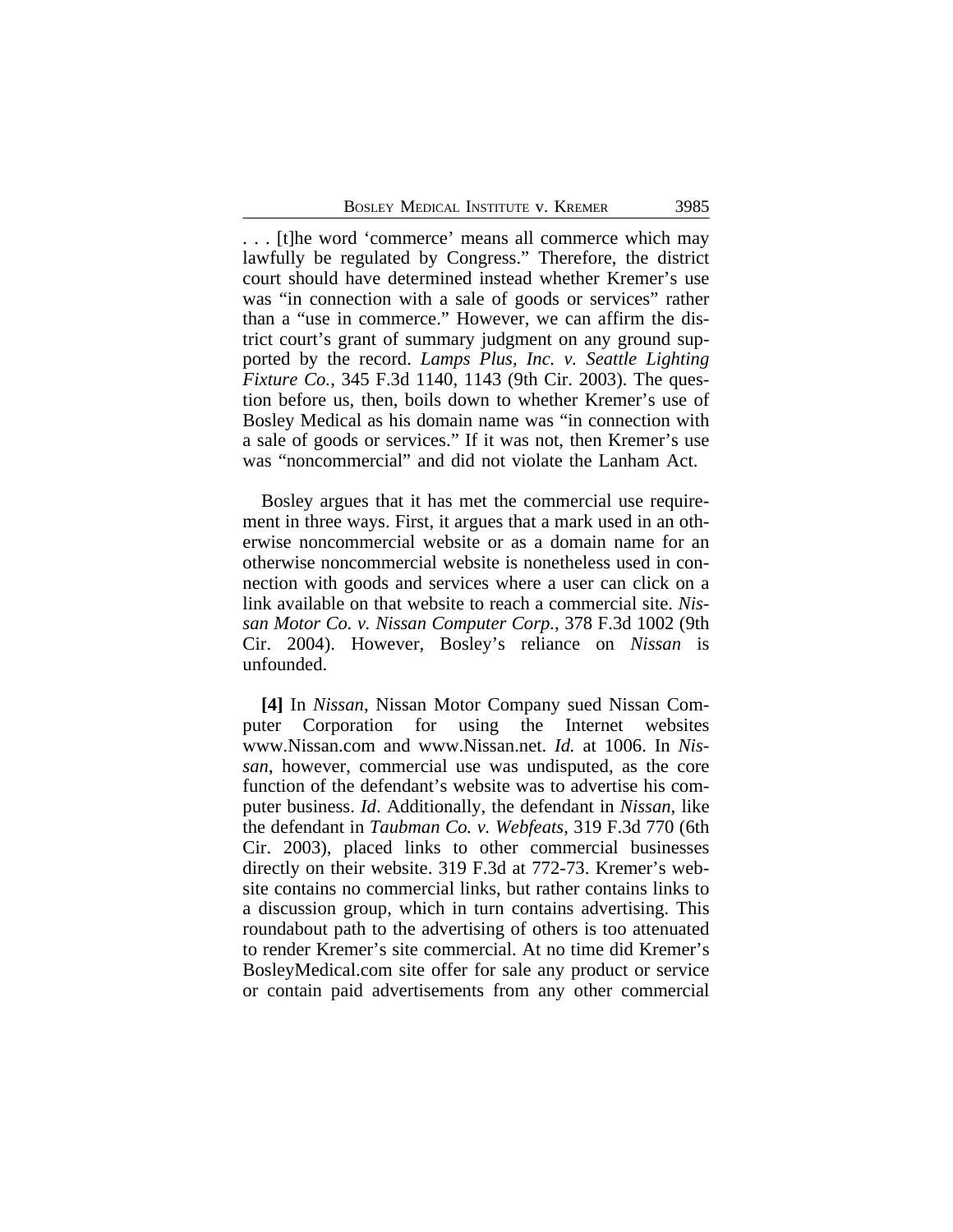entity. *See TMI, Inc. v. Maxwell*, 368 F.3d 433, 435, 438 (5th Cir. 2004) (holding that the commercial use requirement is not satisfied where defendant's site had no outside links).

**[5]** Bosley also points out that Kremer's site contained a link to Public Citizen, the public interest group representing Kremer throughout this litigation. We hold that Kremer's identification of his lawyers and his provision of a link to same did not transform his noncommercial site into a commercial one.

**[6]** Bosley's second argument that Kremer's website satisfies the "in connection with the sale of goods or services" requirement of the Lanham Act is that Kremer created his website to enable an extortion scheme in an attempt to profit from registering BosleyMedical.com. In *Panavision International, L.P. v. Toeppen*, 141 F.3d 1316 (9th Cir. 1998), this court held that a defendant's "commercial use was his attempt to sell the trademarks themselves." *Id*. at 1325. Similarly, in *Intermatic Inc. v. Toeppen*, 947 F. Supp. 1227 (N.D. Ill. 1996), the court found that "Toeppen's intention to arbitrage the 'intermatic.com' domain name constitute[d] a commercial use." *Id*. at 1239; *see also Boston Prof'l Hockey Ass'n., Inc. v. Dallas Cap & Emblem Mfg., Inc.*, 510 F.2d 1004, 1010 (5th Cir. 1975) (holding that trademark law protects the trademark itself, despite the fact that only "a reproduction of the trademark itself is being sold, unattached to any other goods or services").

**[7]** However, in this case, there is no evidence that Kremer was trying to sell the domain name itself. The letter delivered by Kremer to Bosley's headquarters is a threat to expose negative information about Bosley on the Internet, but it makes no reference whatsoever to ransoming Bosley's trademark or to Kremer's use of the mark as a domain name.

Bosley argues that it was denied an opportunity to pursue discovery on commercial use, and had it been allowed to pro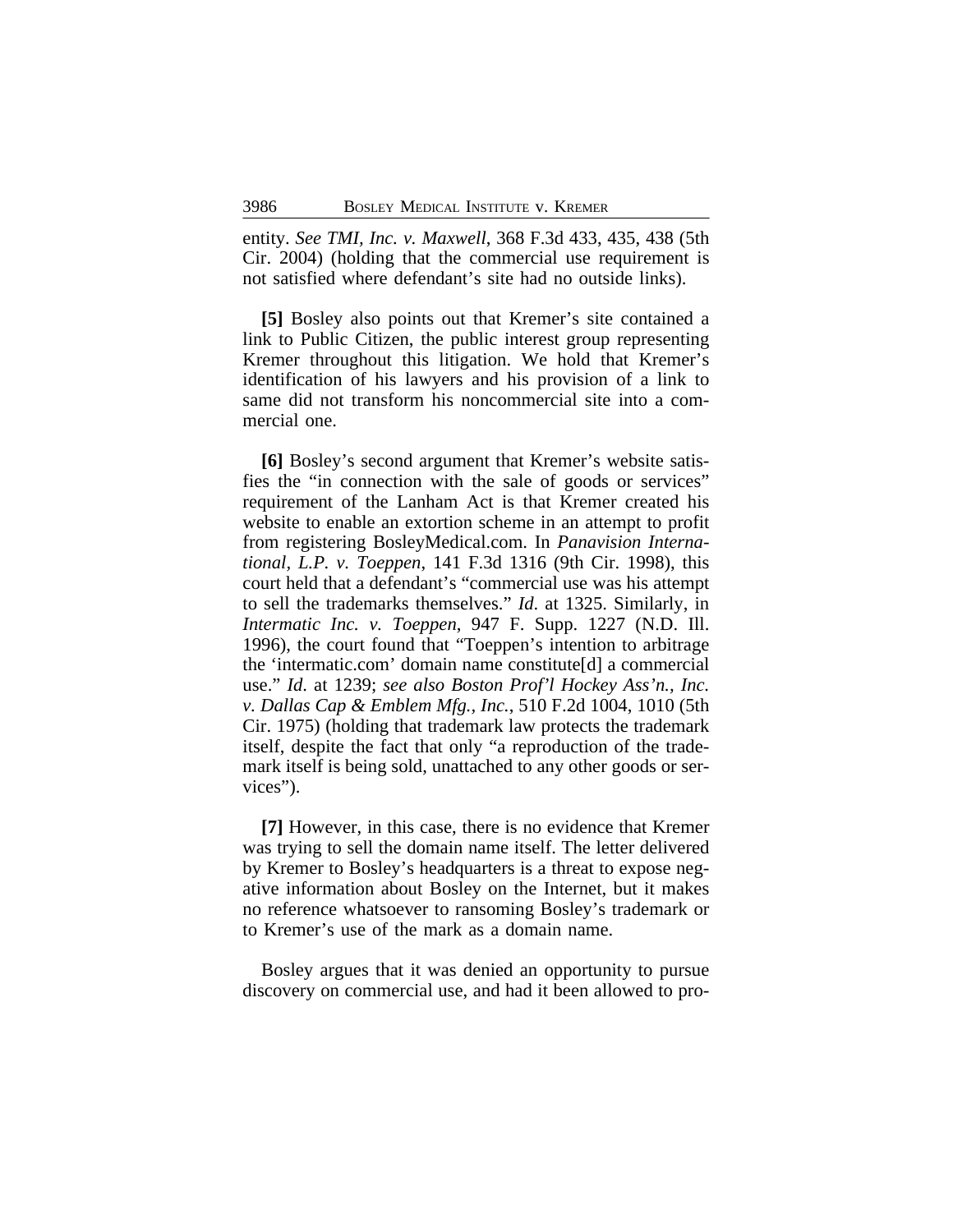ceed with discovery, it could further establish that Kremer has attempted to sell the domain name. However, in opposing Kremer's motion for summary judgment, Bosley did not make any such objections. Bosley failed to request further discovery under Federal Rule of Civil Procedure 56(f), but instead moved for summary judgment itself. Although Bosley's reply brief supporting its own motion for summary judgment complained about limited discovery in a footnote, Bosley did not move for leave to take discovery. The district court did not abuse its discretion in granting the summary judgment without permitting further discovery.

Bosley's third and final argument that it satisfied the commercial use requirement of the Lanham Act is that Kremer's use of Bosley's trademark was in connection with *Bosley's* goods and services. In other words, Kremer used the mark "in connection with goods and services" because he prevented users from obtaining the plaintiff's goods and services. *See People for the Ethical Treatment of Animals v. Doughney*, 263 F.3d 359 (4th Cir. 2001) ("PETA"). In *PETA*, defendants created a site that promoted ideas antithetical to those of the PETA group. *Id*. at 362-63. The Fourth Circuit held that the defendant's parody site, though not having a commercial purpose and not selling any goods or services, violated the Lanham Act because it "prevented users from obtaining or using PETA's goods or services." *Id*. at 365.

**[8]** However, in *PETA*, the defendant's website "provide[d] links to more than 30 commercial operations offering goods and services." *Id*. at 366. To the extent that the *PETA* court held that the Lanham Act's commercial use requirement is satisfied because the defendant's use of the plaintiff's mark as the domain name may deter customers from reaching the plaintiff's site itself, we respectfully disagree with that rationale. While it is true that www.BosleyMedical.com is not sponsored by Bosley Medical, it is just as true that it is *about* Bosley Medical. The *PETA* approach would place most critical, otherwise protected consumer commentary under the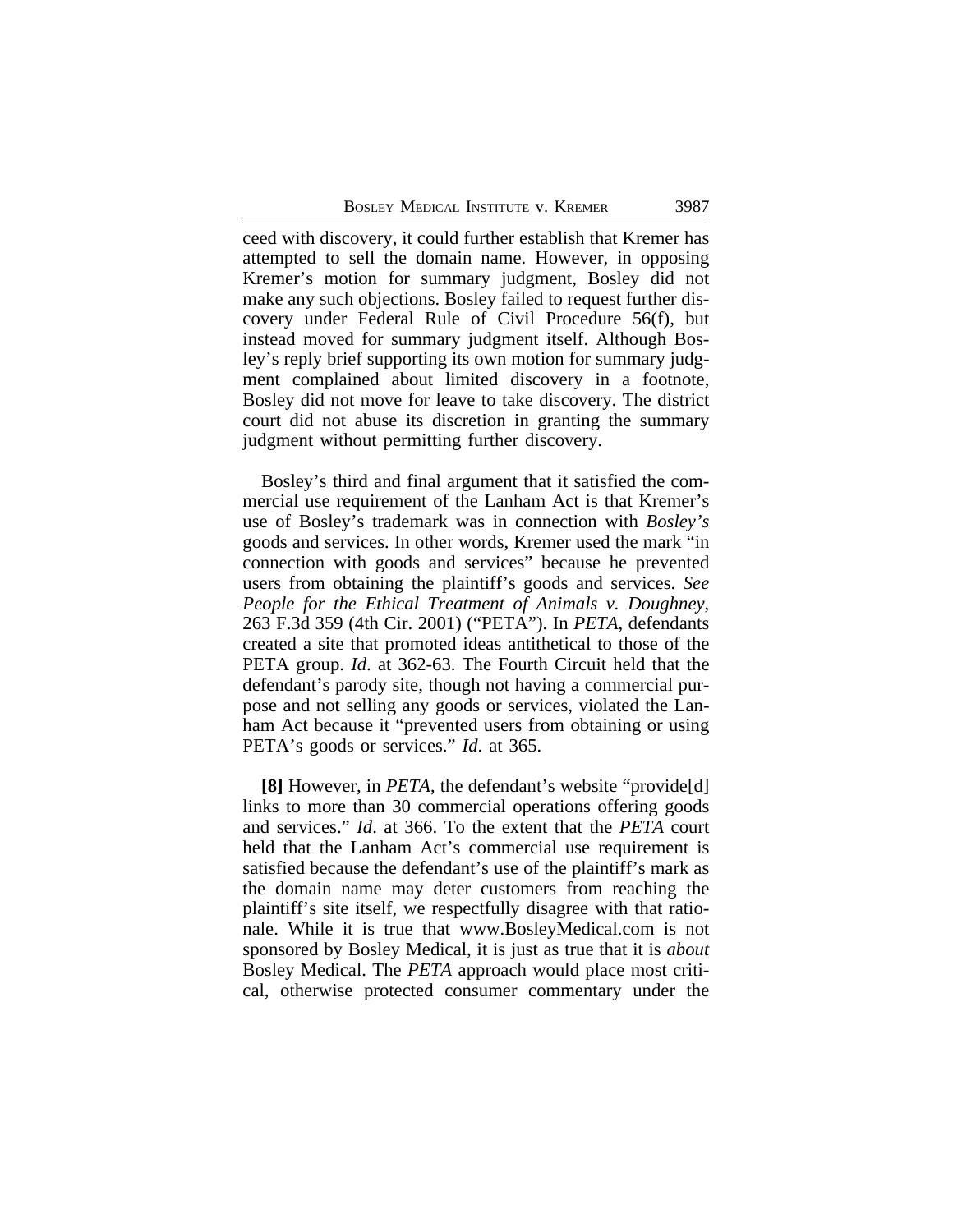restrictions of the Lanham Act. Other courts have also rejected this theory as over-expansive. *See L.L. Bean, Inc. v. Drake Publishers, Inc.*, 811 F.2d 26, 33 (1st Cir. 1987); *see also Ford Motor Co. v. 2600 Enters.*, 177 F. Supp. 2d 661, 664 (E.D. Mich. 2001).

The *PETA* court's reading of the Lanham Act would encompass almost all uses of a registered trademark, even when the mark is merely being used to identify the object of consumer criticism.**<sup>2</sup>** This broad view of the Lanham Act is supported by neither the text of the statute nor the history of trademark laws in this country. "[T]rademark laws are intended to protect" consumers from purchasing the products of an infringer "under the mistaken assumption that they are buying a product produced or sponsored by [the trademark holder]." *Beneficial Corp. v. Beneficial Capital Corp.*, 529 F. Supp. 445, 450 (S.D.N.Y. 1982). Limiting the Lanham Act to cases where a defendant is trying to profit from a plaintiff's trademark is consistent with the Supreme Court's view that "[a trademark's] function is simply to designate the goods as the product of a particular trader and to protect his good will against the sale of another's product as his." *United Drug Co. v. Theodore Rectanus Co.*, 248 U.S. 90, 97 (1918); *see also* 1 McCarthy on Trademarks and Unfair Competition § 2:7 (4th ed. 2004).

**[9]** The Second Circuit held in *United We Stand America, Inc. v. United We Stand, America New York, Inc.*, 128 F.3d 86, 90 (2d Cir. 1997), that the "use in connection with the sale of goods and services" requirement of the Lanham Act does not require any actual *sale* of goods and services. Thus, the

**<sup>2</sup>** In fact, such a holding would suggest that any time a non-holder of a trademark uses the mark as his domain name, he would violate the Lanham Act. However, when Congress amended the Lanham Act to add the Anticybersquatting Consumer Protection Act, it limited violations only to situations where a person registers the site with a bad faith intent to profit. To find a Lanham Act violation without finding commercial use may contradict Congress' intent.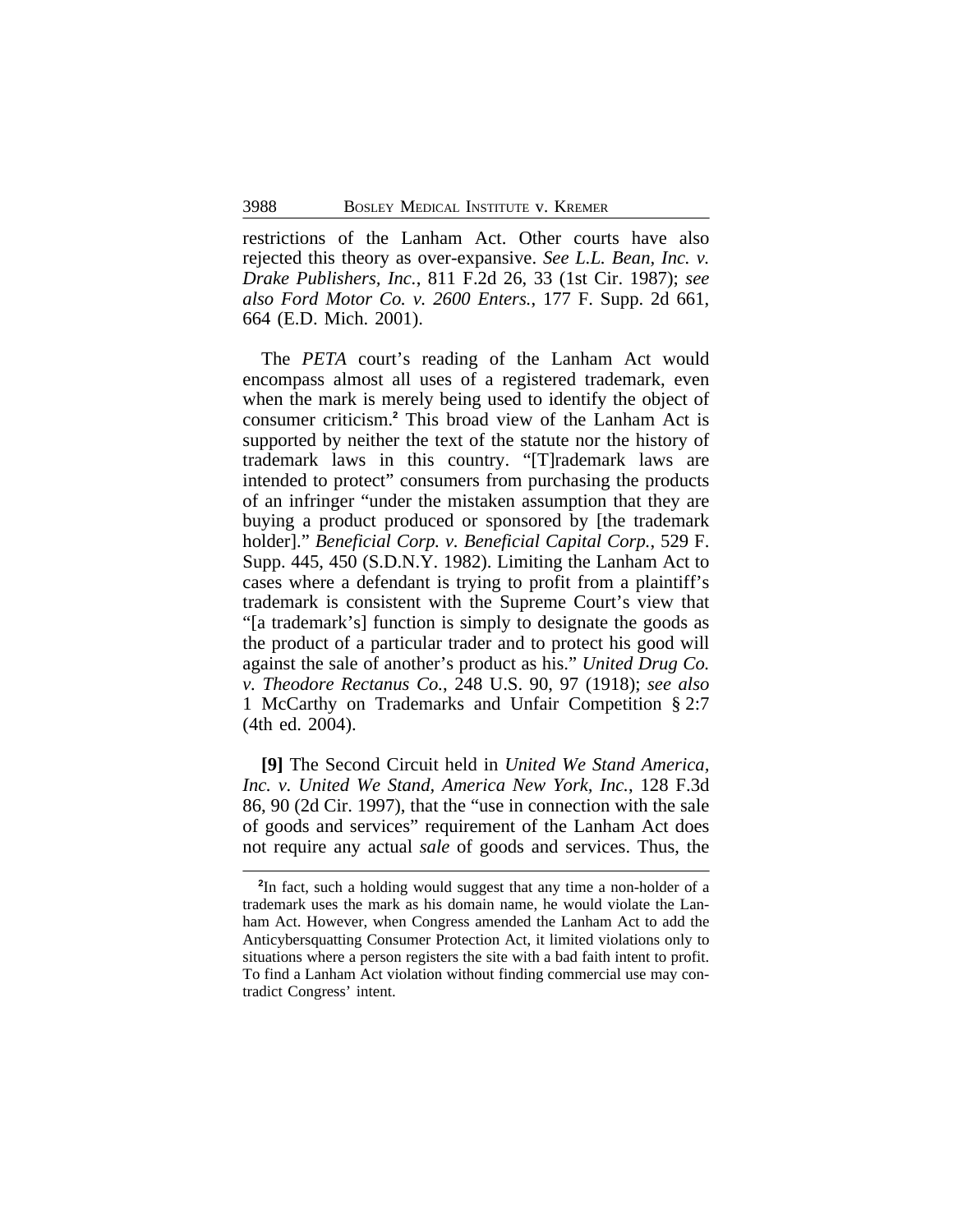appropriate inquiry is whether Kremer offers *competing* services to the public. Kremer is not Bosley's competitor; he is their critic. His use of the Bosley mark is not in connection with a sale of goods or services — it is in connection with the expression of his opinion *about* Bosley's goods and services.

**[10]** The dangers that the Lanham Act was designed to address are simply not at issue in this case. The Lanham Act, expressly enacted to be applied in commercial contexts, does not prohibit all unauthorized uses of a trademark. Kremer's use of the Bosley Medical mark simply cannot mislead consumers into buying a competing product — no customer will mistakenly purchase a hair replacement service from Kremer under the belief that the service is being offered by Bosley. Neither is Kremer capitalizing on the good will Bosley has created in its mark. Any harm to Bosley arises not from a competitor's sale of a similar product under Bosley's mark, but from Kremer's criticism of their services. Bosley cannot use the Lanham Act either as a shield from Kremer's criticism, or as a sword to shut Kremer up.**<sup>3</sup>**

#### **B. Anticybersquatting Consumer Protection Act**

In 1999, Congress passed the Anticybersquatting Consumer Protection Act ("ACPA"), 15 U.S.C. § 1125(d), as an amendment to the Lanham Act to prohibit cybersquatting.

[C]ybersquatting occurs when a person other than the trademark holder registers the domain name of a well known trademark and then attempts to profit from this by either ransoming the domain name back to the trademark holder or by using the domain name to divert business from the trademark holder to the domain name holder.

**<sup>3</sup>**Because we hold that Kremer's use of Bosley's mark was noncommercial, we do not reach the issue of initial interest confusion which was addressed in *Interstellar Starship Services, Ltd. v. Epix, Inc.*, 304 F.3d 936 (9th Cir. 2002).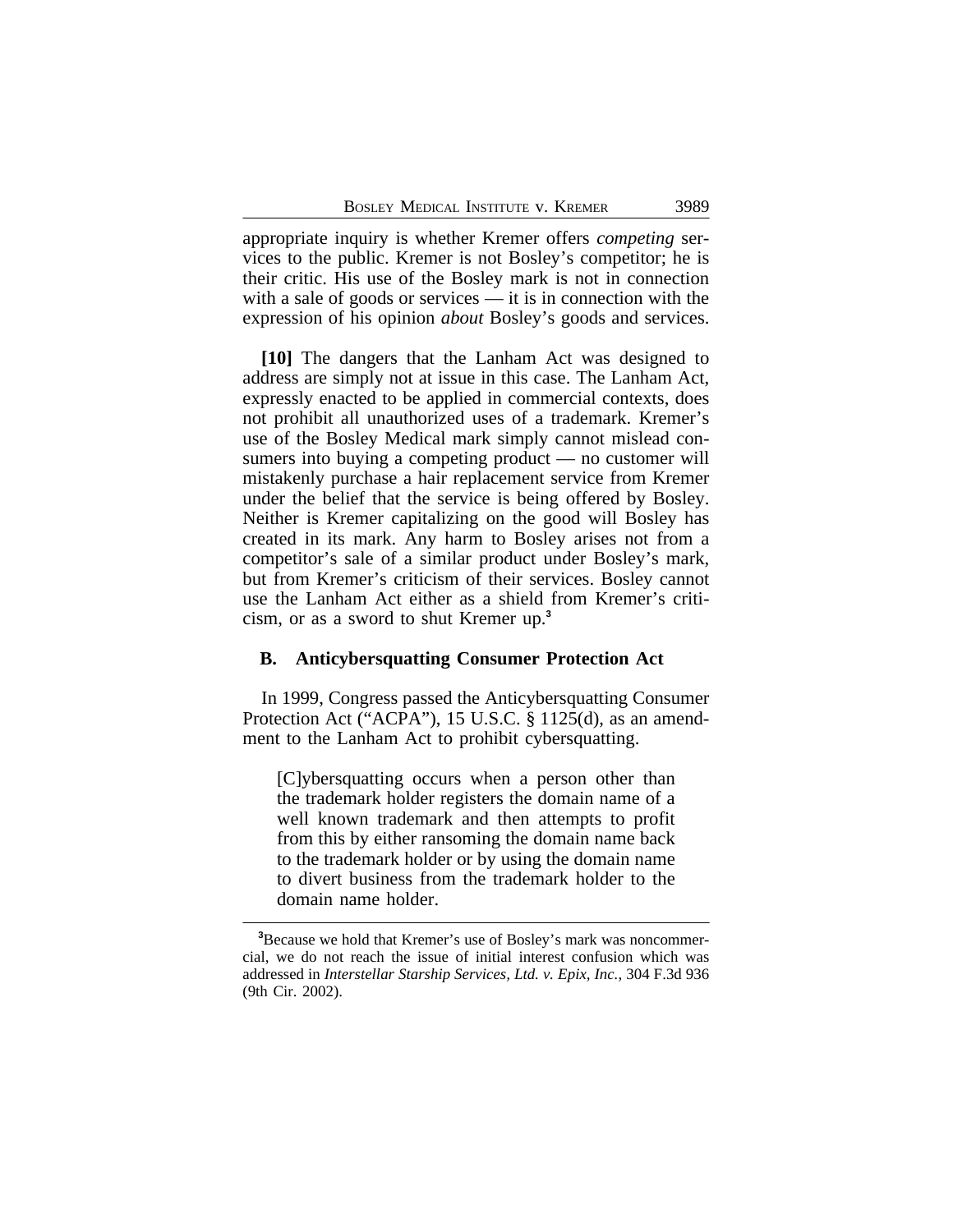*DaimlerChrysler v. The Net Inc.*, 388 F.3d 201, 204 (6th Cir. 2004) (internal quotation marks omitted).

## The ACPA states:

A person shall be liable in a civil action by the owner of a mark . . . if, without regard to the goods or services of the parties, that person (i) has a bad faith intent to profit from that mark  $\dots$ ; and (ii) registers, traffics in, or uses a domain name [that is confusingly similar to another's mark or dilutes another's famous mark].

#### 15 U.S.C. § 1125(d)(1)(A) (2004).

The district court dismissed Bosley's ACPA claim for the same reasons that it dismissed the infringement and dilution claims — namely, because Kremer did not make commercial use of Bosley's mark. However, the ACPA does not contain a commercial use requirement, and we therefore reverse.

Kremer argues that the "noncommercial use" proviso that appears in the dilution portion of § 1125 applies to cybersquatting claims with equal force. Admittedly, the language in § 1125 is confusing. 15 U.S.C. § 1125(c)(4) reads: "The following shall not be actionable under this section: . . . (B) Noncommercial use of a mark." 15 U.S.C.  $\S 1125(c)(4)(B)$ . Kremer asserts that by using the word "section," rather than the more precise term "subsection," Congress meant for the proviso to apply to all of § 1125, as opposed to subsection (c).

**[11]** This argument fails for two reasons. The noncommercial use exception, which appears in a different part of the Lanham Act, is in direct conflict with the language of the ACPA. The ACPA makes it clear that "use" is only one possible way to violate the Act ("registers, traffics in, *or* uses"). Allowing a cybersquatter to register the domain name with a bad faith intent to profit but get around the law by making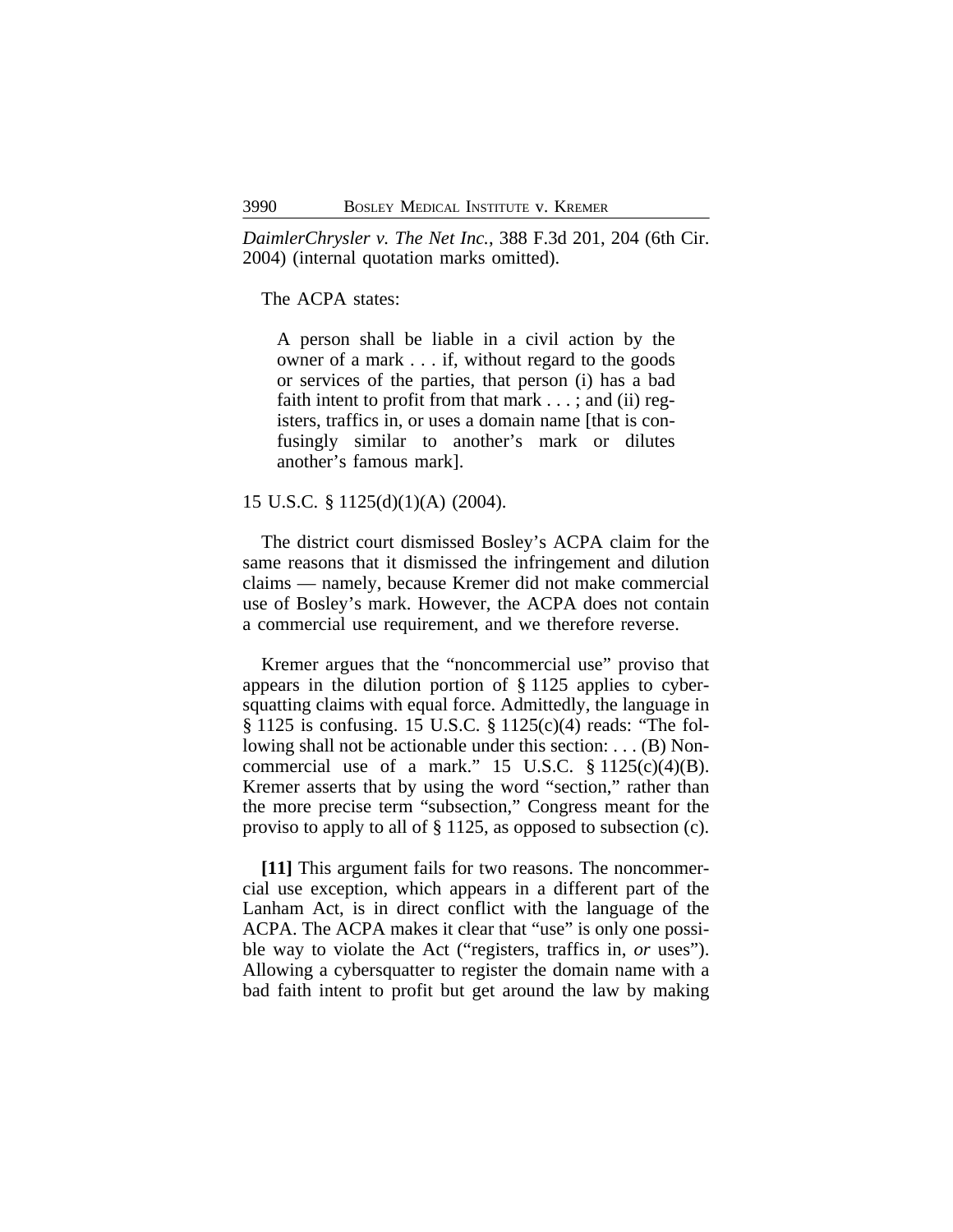noncommercial use of the mark would run counter to the purpose of the Act. "[T]he use of a domain name in connection with a site that makes a noncommercial or fair use of the mark does not necessarily mean that the domain name registrant lacked bad faith." *Coca-Cola Co. v. Purdy*, 382 F.3d 774, 778 (8th Cir. 2004) (internal quotation marks and citation omitted); *see also* H.R. Rep. No. 106-412 at 11 (1999) ("This factor is not intended to create a loophole that otherwise might swallow the bill, however, by allowing a domain name registrant to evade application of the Act by merely putting up a noninfringing site under an infringing domain name."). "It is a well-established canon of statutory construction that a court should go beyond the literal language of a statute if reliance on that language would defeat the plain purpose of the statute." *Bob Jones Univ. v. United States*, 461 U.S. 574, 586 (1983); *see also Albertson's, Inc. v. Commissioner*, 42 F.3d 537, 546 (9th Cir. 1994).

Additionally, one of the nine factors listed in the statute that courts must consider is the registrant's "bona fide noncommercial or fair use of the mark in a site accessible under the domain name." 15 U.S.C.  $\S 1125(d)(1)(B)(i)(IV)$ . This factor would be meaningless if the statute exempted all noncommercial uses of a trademark within a domain name. We try to avoid, where possible, an interpretation of a statute "that renders any part of it superfluous and does not give effect to all of the words used by Congress." *Nevada v. Watkins*, 939 F.2d 710, 715 (9th Cir. 1991) (internal quotation marks and citation omitted).

**[12]** Finally, other courts that have construed the ACPA have not required commercial use. In *DaimlerChrysler*, the Sixth Circuit held that a

trademark owner asserting a claim under the ACPA must establish the following: (1) it has a valid trademark entitled to protection; (2) its mark is distinctive or famous; (3) the defendant's domain name is iden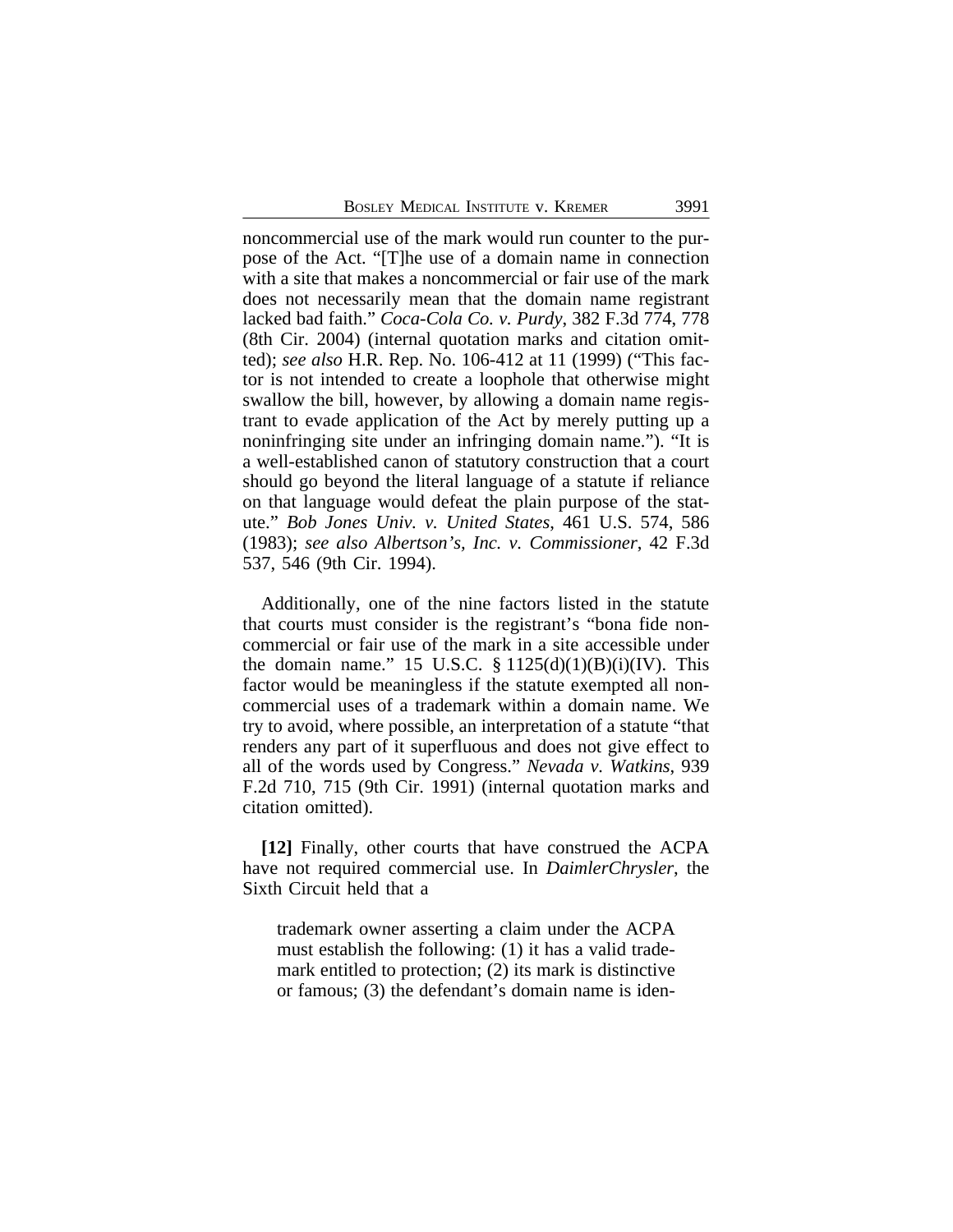tical or confusingly similar to, or in the case of famous marks, dilutive of, the owner's mark; and (4) the defendant used, registered, or trafficked in the domain name (5) with a bad faith intent to profit.

388 F.3d at 204. *See also Ford Motor Co. v. Catalanotte*, 342 F.3d 543, 546 (6th Cir. 2003); *E. & J. Gallo Winery v. Spider Webs Ltd.*, 129 F. Supp. 2d 1033, 1047-48 (S. D. Tex. 2001), *aff'd*, 286 F.3d 270 (5th Cir. 2002) ("As reflected by the language of the ACPA and the case law interpreting it, there is no requirement . . . that the 'use' be a commercial use to run afoul of the ACPA").

**[13]** The district court erred in applying the commercial use requirement to Bosley's ACPA claim. Rather, the court should confine its inquiry to the elements of the ACPA claim listed in the statute, particularly to whether Kremer had a bad faith intent to profit from his use of Bosley's mark in his site's domain name. Bosley has met the first prong of the ACPA (that the domain name is identical to the mark) because Kremer used an unmodified version of Bosley's mark as his domain name.

Concluding that all of Bosley's claims, including the ACPA claim, were subject to a commercial use requirement, the district judge granted summary judgment in Kremer's favor. But the ACPA claim was not in front of the district court in the motions for summary judgment. The court did not provide notice to Bosley that it would rule on this claim, and did not give Bosley an opportunity to conduct discovery on the issue. *See Celotex Corp. v. Catrett*, 477 U.S. 317, 326 (1986). For this reason, the district court erred in granting summary judgment for Kremer on the ACPA claim. It remains to be seen whether Bosley can establish that Kremer registered the domain name in bad faith or can authenticate other letters that Bosley alleges were written and sent by Kremer.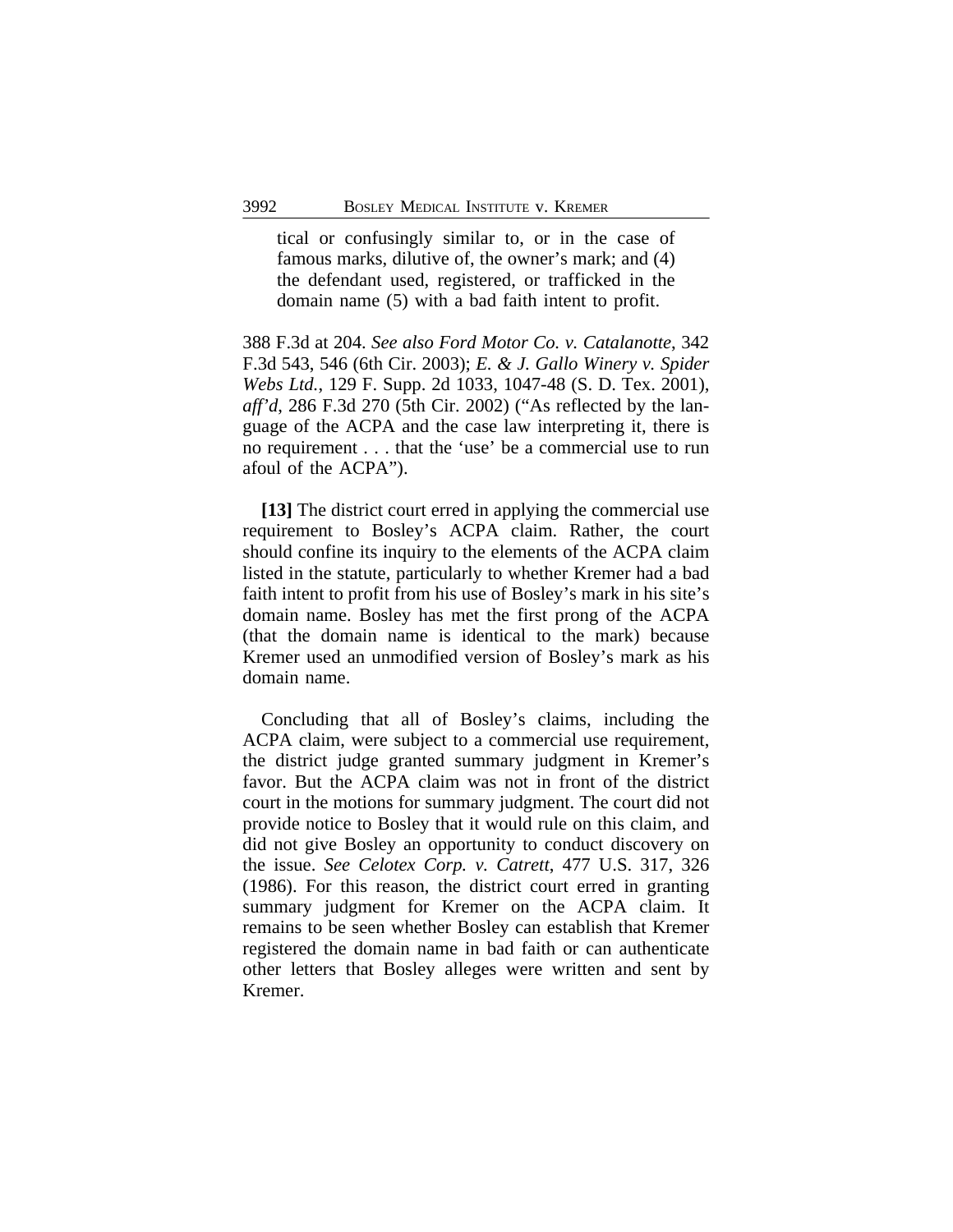## **C. California's Anti-SLAPP Law**

**[14]** In 1993, responding to the "disturbing increase in lawsuits brought primarily to chill the valid exercise of the constitutional rights of freedom of speech and petition for the redress of grievances," the California Legislature enacted the Anti-Strategic Lawsuit Against Public Participation ("anti-SLAPP") statute. Cal. Civ. Proc. Code § 425.16(a). "The hallmark of a SLAPP suit is that it lacks merit, and is brought with the goals of obtaining an economic advantage over a citizen party by increasing the cost of litigation to the point that the citizen party's case will be weakened or abandoned, and of deterring future litigation." *United States ex rel. Newsham v. Lockheed Missiles & Space Co.*, 190 F.3d 963, 970-71 (9th Cir. 1999) (citing *Wilcox v. Superior Court*, 33 Cal. Rptr. 2d 446, 449-50 (Cal. Ct. App. 1994)). The anti-SLAPP statute was designed to curtail these lawsuits by establishing a procedure to promptly expose and dismiss meritless and harassing claims seeking to chill protected expression. The statute provides that a defendant may move to strike a plaintiff's complaint if it "aris[es] from any act of that person in furtherance of the person's right of petition or free speech under the United States or California Constitution in connection with a public issue." Cal. Civ. Proc. Code  $\S$  425.16(b)(1).

A defendant filing an anti-SLAPP motion to strike "must make an initial prima facie showing that the plaintiff's suit arises from an act in furtherance of defendant's right of petition or free speech." *Braun v. Chronicle Publ'g Co.*, 61 Cal. Rptr. 2d 58, 61 (Cal. Ct. App. 1997). The defendant need not show that plaintiff's suit was brought with the intention to chill defendant's speech; the plaintiff's "intentions are ultimately beside the point." *Equilon Enters.*, *LLC v. Consumer Cause*, *Inc.*, 124 Cal. Rptr. 2d 507, 519 (Cal. 2002).

**[15]** The district court ruled that Bosley was seeking to limit Kremer's free speech and granted Kremer's anti-SLAPP motion to strike Bosley's state law trademark claims. We now